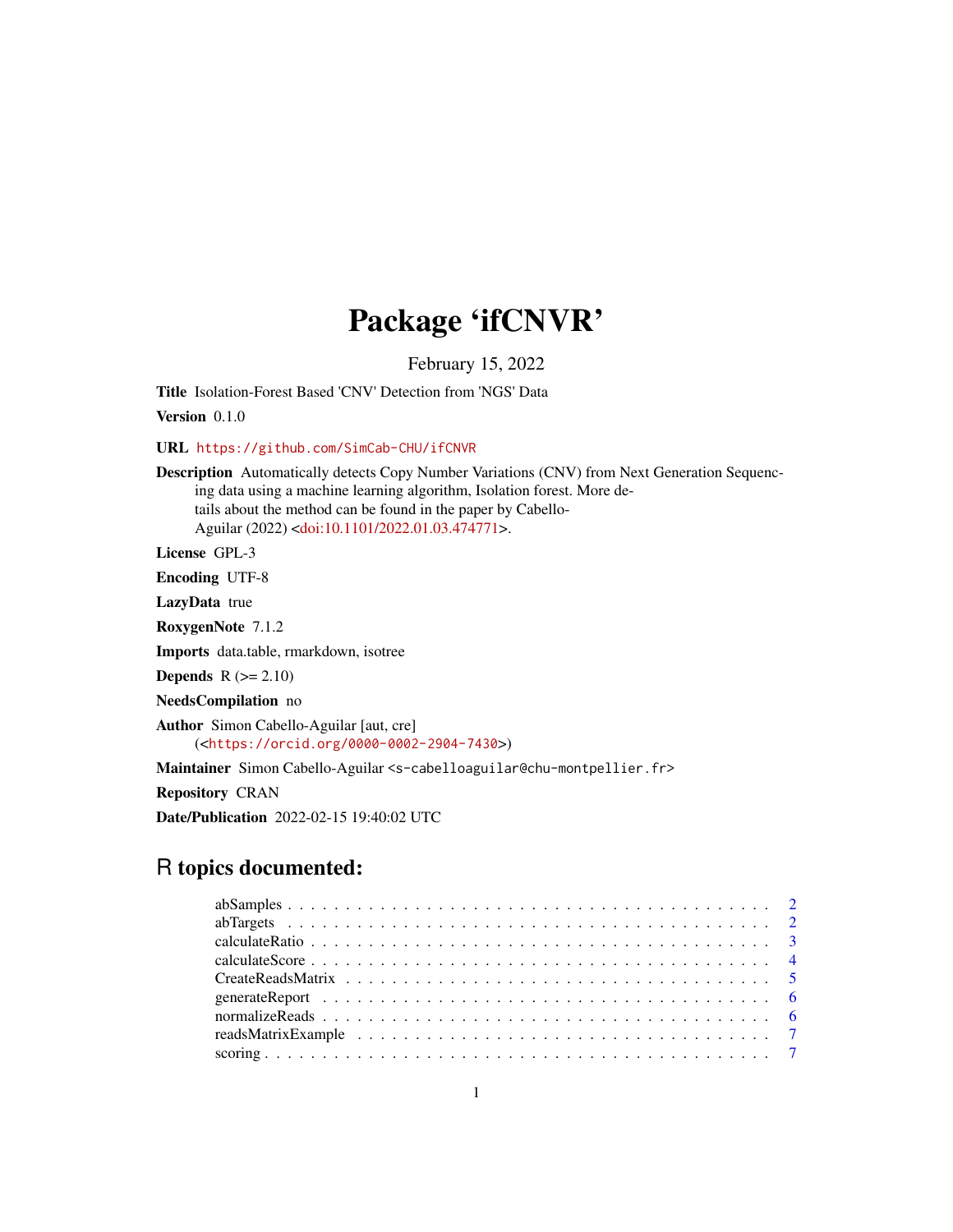#### <span id="page-1-0"></span>2 abTargets and the contract of the contract of the contract of the contract of the contract of the contract of the contract of the contract of the contract of the contract of the contract of the contract of the contract o

#### **Index** [9](#page-8-0)

abSamples *abSamples*

# Description

abSamples

# Usage

```
abSamples(readsMatrix, conta = "auto", q = 0.99, verbose = TRUE)
```
# Arguments

| readsMatrix | a matrix of the number of reads per target |
|-------------|--------------------------------------------|
| conta       | a parameter for the isotree function       |
| q           | quantile                                   |
| verbose     | a boolean                                  |

# Value

the aberrant and normal samples

# Examples

readsMatrix = data.frame(targets=paste0("target\_",seq(1,50)), matrix(runif(500),nrow=50,ncol=10)) abSamples(readsMatrix)

abTargets *abTargets*

# Description

abTargets

#### Usage

```
abTargets(readsMatrix, abSamples, opt = "regular", pred = 0.6)
```
# Arguments

| readsMatrix | the reads matrix                                                         |
|-------------|--------------------------------------------------------------------------|
| abSamples   | the abSamples list result of the abSamples function                      |
| opt         | "regular" or "extensive" a parameter                                     |
| pred        | a threshold on the isolation forest outlier prediction (range= $[0,1]$ ) |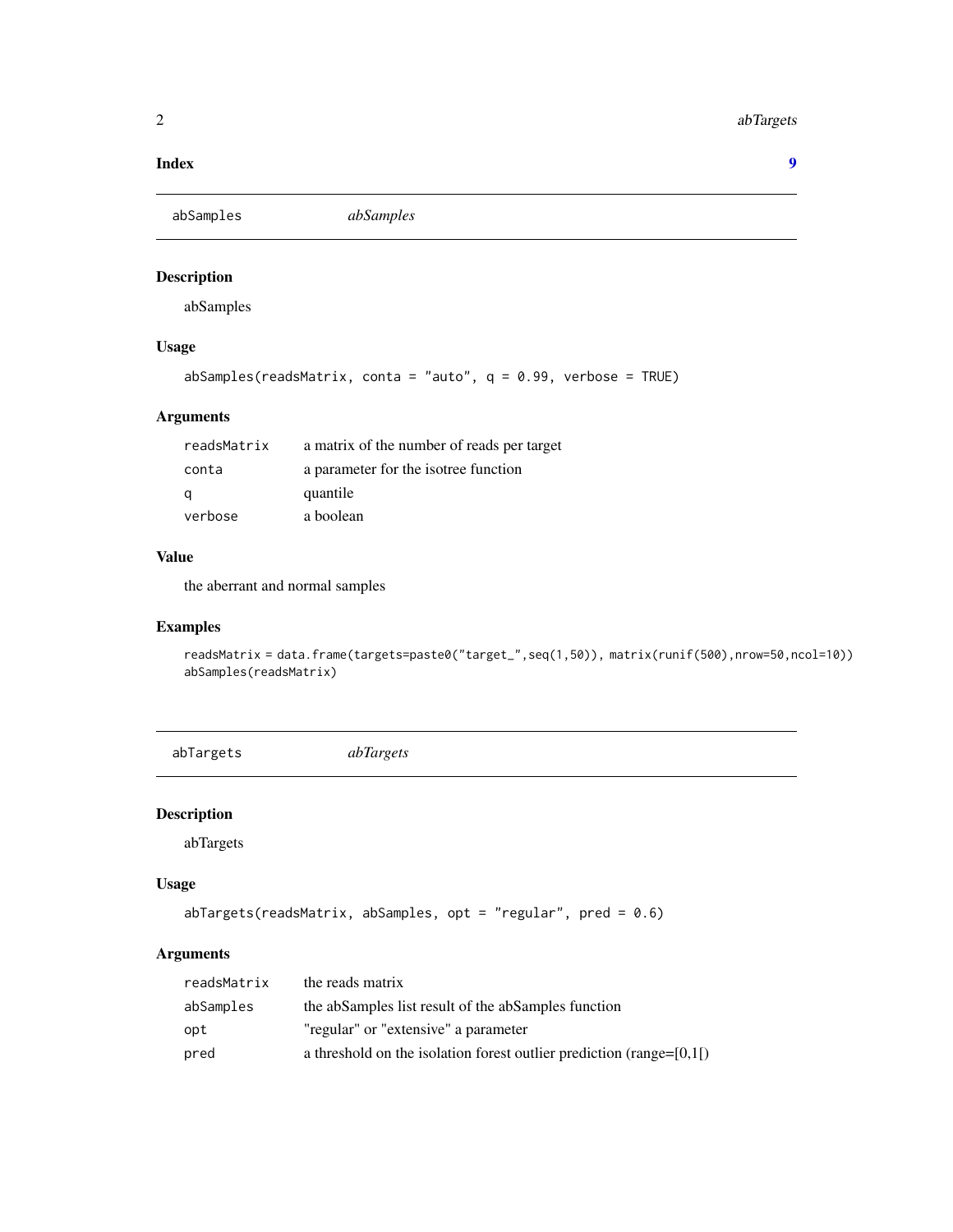# <span id="page-2-0"></span>calculateRatio 3

# Value

a list of dataframes of the targets tagged as outliers

# Examples

```
abTargets(readsMatrixExample,abSamples(readsMatrixExample))
```
calculateRatio *calculate Ratio*

# Description

calculate Ratio

# Usage

```
calculateRatio(readsMatrix, abSamples, roi, soi)
```
# Arguments

| readsMatrix | the reads matrix                                    |
|-------------|-----------------------------------------------------|
| abSamples   | the abSamples list result of the abSamples function |
| roi         | the region of interest                              |
| soi         | the sample of interest                              |

# Value

the ratio associated with the abTargets

# Examples

calculateRatio(readsMatrixExample, abSamples(readsMatrixExample), "EGFR-Ex20", "sample\_2")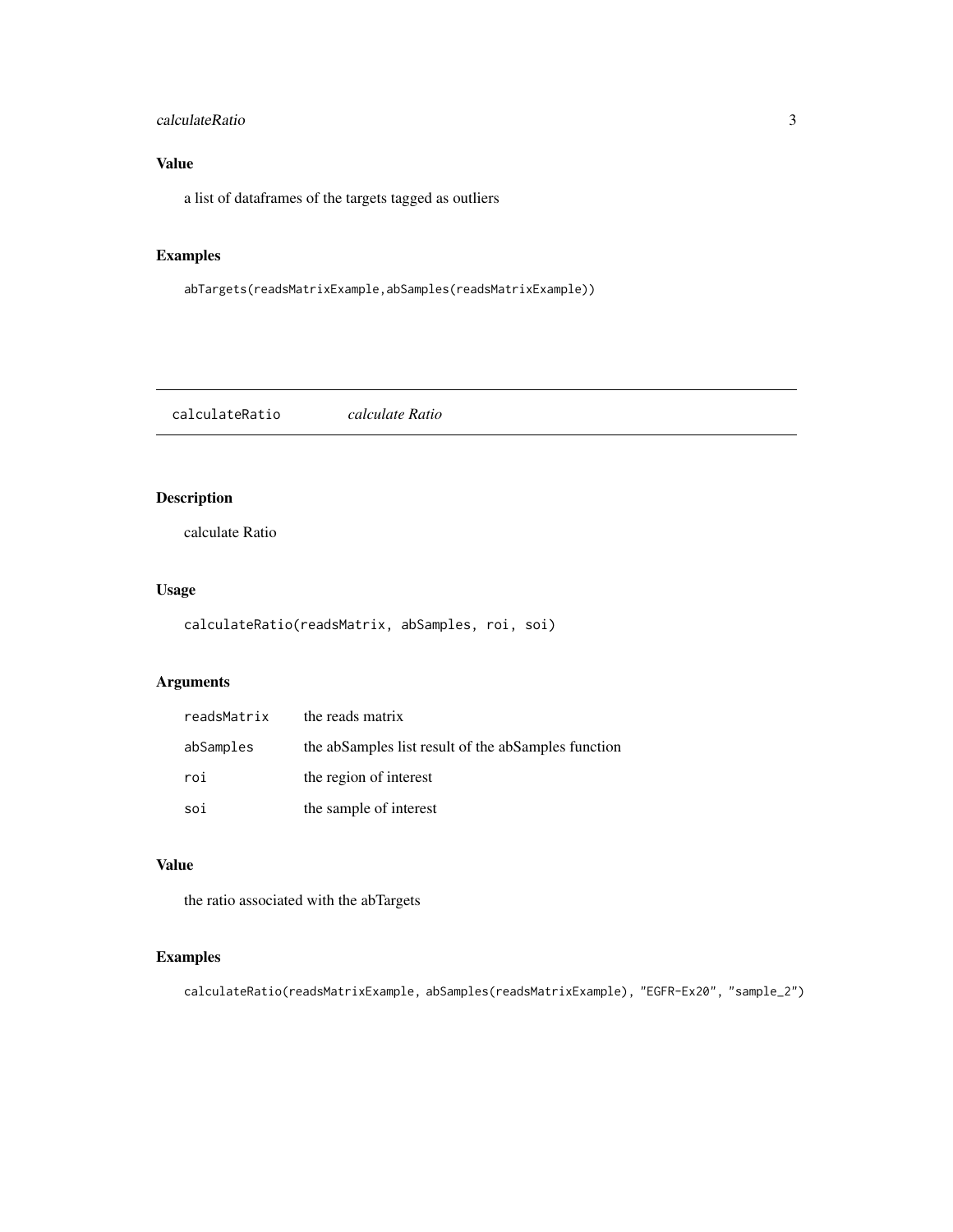<span id="page-3-0"></span>calculateScore *calculate Score*

# Description

calculate Score

# Usage

```
calculateScore(
  readsMatrix,
  abSamples,
  abTargets,
  roi = "Gene",
  sep = "-",
  thrScore = 7)
```
# Arguments

| readsMatrix | a reads matrix with samples in columns and targets in lines (the first column are<br>the targets) |
|-------------|---------------------------------------------------------------------------------------------------|
| abSamples   | the abSamples list result of the abSamples function                                               |
| abTargets   | a list of data frames of the targets tagged as outliers result of the abTargets()<br>function     |
| roi         | the region of interest (Gene or Gene-Exon)                                                        |
| sep         | a character the separator between roi in the bed file                                             |
| thrScore    | (default 0) a threshold on the localization score                                                 |

# Value

the score associated with the abSamples in the desired roi

# Examples

```
abS <- abSamples(readsMatrixExample)
abT <- abTargets(readsMatrixExample,abSamples(readsMatrixExample))
calculateScore(readsMatrixExample, abS, abT, sep="-")
```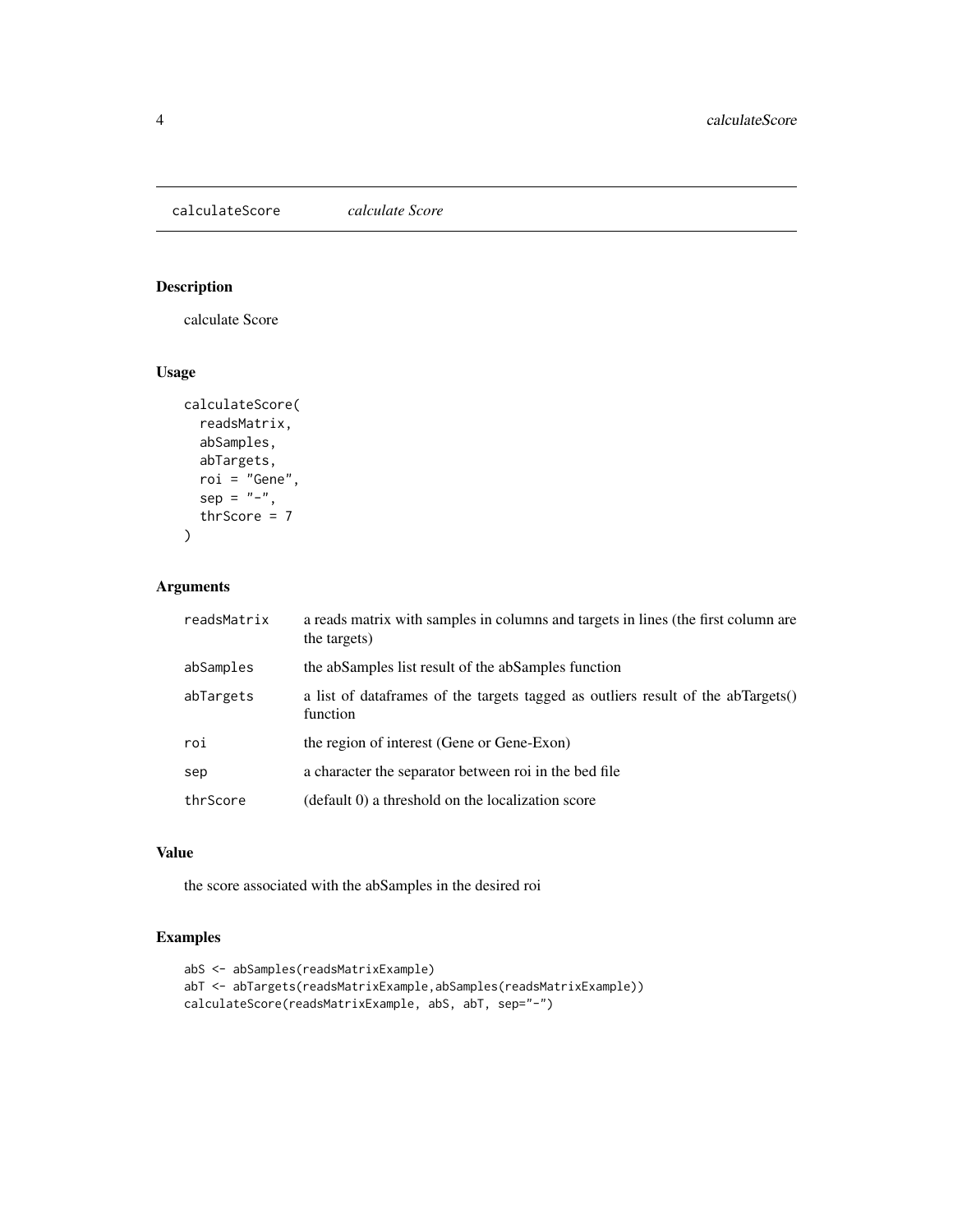# <span id="page-4-0"></span>Description

CreateReadsMatrix

#### Usage

```
CreateReadsMatrix(
 bamPath,
 bedFile,
 bedtoolsPath,
 outputFile = "n",
  verbose = TRUE
)
```
# Arguments

| bamPath      | a path leading to the bam and bai files                                    |
|--------------|----------------------------------------------------------------------------|
| bedFile      | a path leading to the bed file (Warning replace chrX by X in the position) |
| bedtoolsPath | the path leading to bedtools                                               |
| outputFile   | (optional) a path leading to a text file                                   |
| verbose      | a boolean                                                                  |

#### Value

a reads matrix

# Examples

```
bamPath <- system.file("extdata/",package = "ifCNVR")
bed <- system.file("bedFile.bed",package = "ifCNVR")
bedtools <- 'n'
readsMatrix <- CreateReadsMatrix(bamPath, bed, bedtools)
```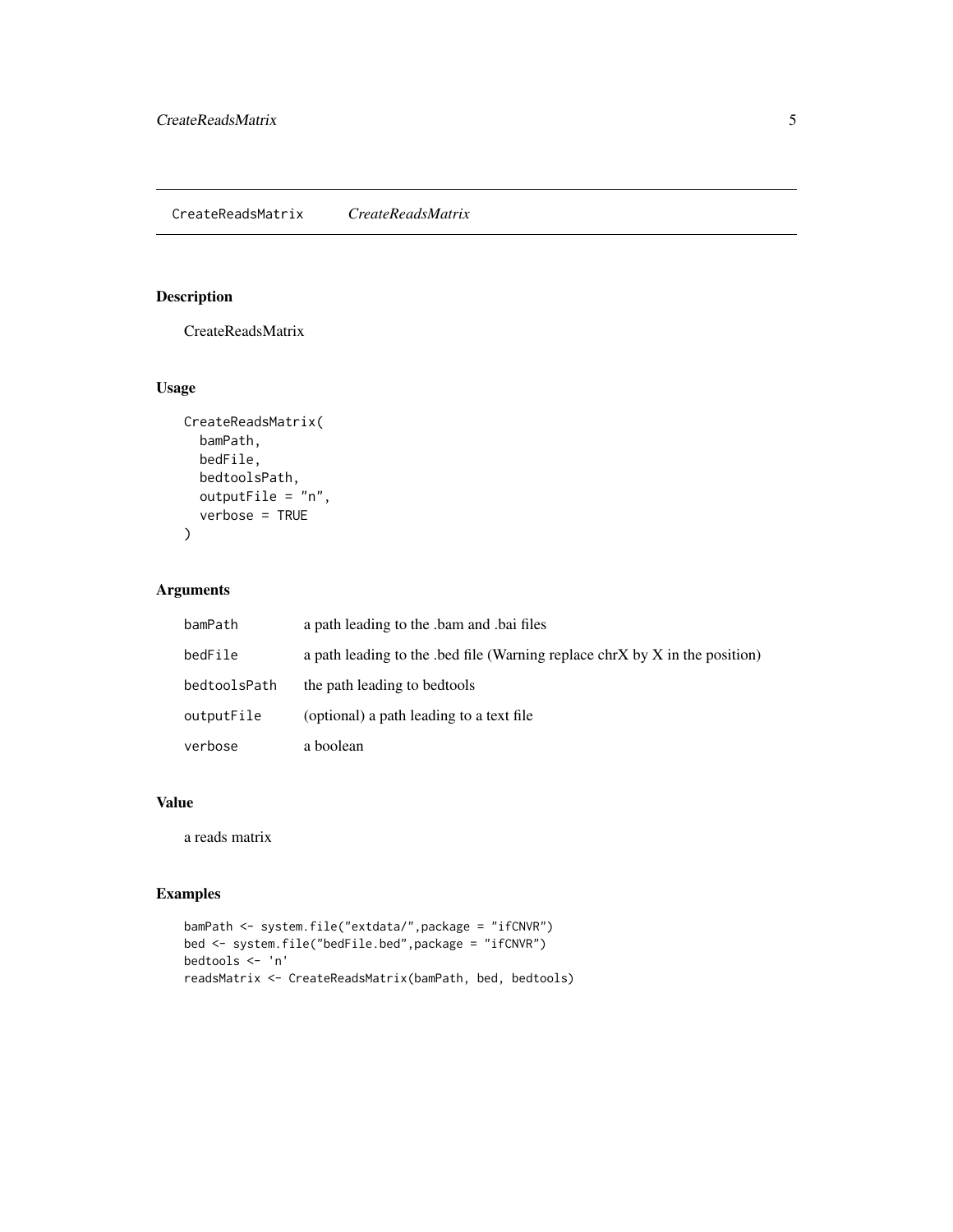<span id="page-5-0"></span>generateReport *generateReport*

# Description

generateReport

# Usage

```
generateReport(outputFile = "n", readsMatrix, resTable, CNVpos)
```
# Arguments

| outputFile  | a path to the html output file                    |
|-------------|---------------------------------------------------|
| readsMatrix | the reads matrix                                  |
| resTable    | the table result of the CalculateScore() function |
| CNVpos      | the CNV pos list result of the abSamples function |

# Value

a html report

# Examples

generateReport()

normalizeReads *normalizeReads*

# Description

normalizeReads

# Usage

```
normalizeReads(readsMatrix)
```
# Arguments

readsMatrix a reads matrix with samples in columns and targets in lines (the first column are the targets)

#### Value

a normalized reads matrix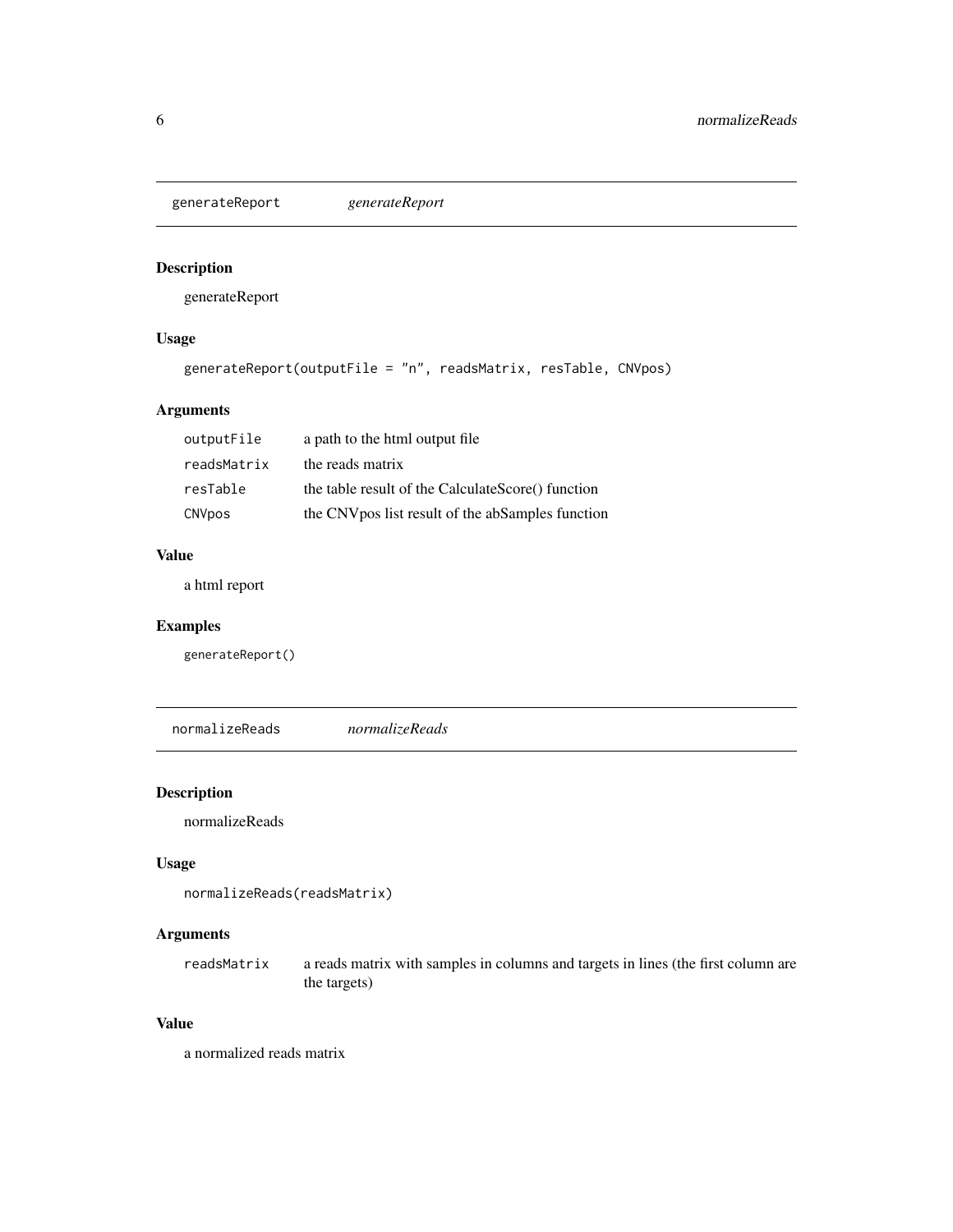# <span id="page-6-0"></span>readsMatrixExample 7

# Examples

normReads <- normalizeReads(readsMatrixExample)

readsMatrixExample *Example dataset*

# Description

A dataset for the examples

#### Usage

readsMatrixExample

# Format

A data frame with 11 rows and 6 variables:

targets the targets

sample\_1 the number of reads in sample 1

sample\_2 the number of reads in sample 2

sample\_3 the number of reads in sample 3

sample\_4 the number of reads in sample 4

sample\_5 the number of reads in sample 5 ...

scoring *scoring*

# Description

scoring

# Usage

scoring(k, n, N)

#### Arguments

| k | number of modified targets on the region |
|---|------------------------------------------|
| n | number of targets on the region          |
| N | number of targets in the panel           |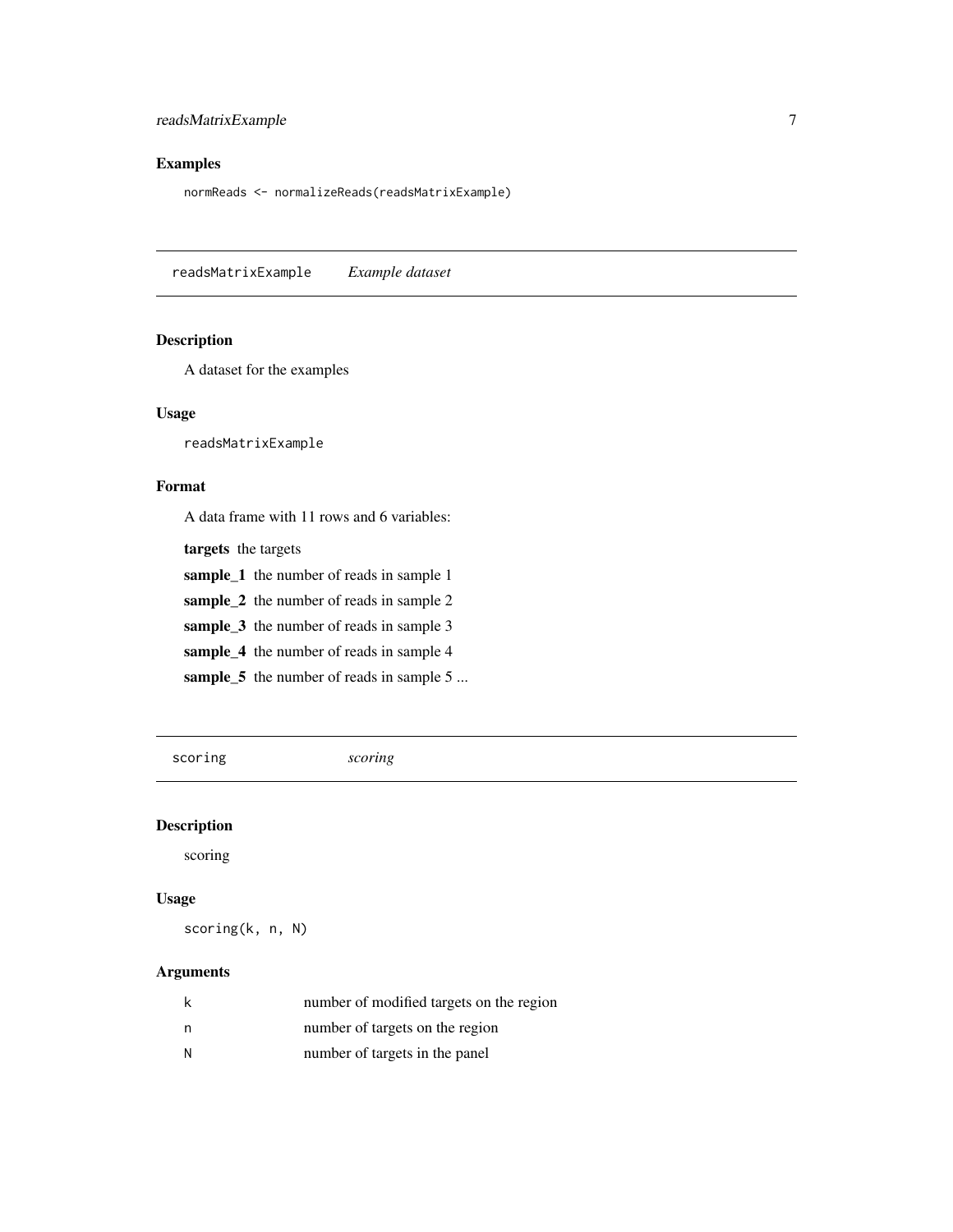8 scoring and the set of the set of the set of the set of the set of the set of the set of the set of the set of the set of the set of the set of the set of the set of the set of the set of the set of the set of the set of

# Value

the confidence score

# Examples

scoring(10,20,150)